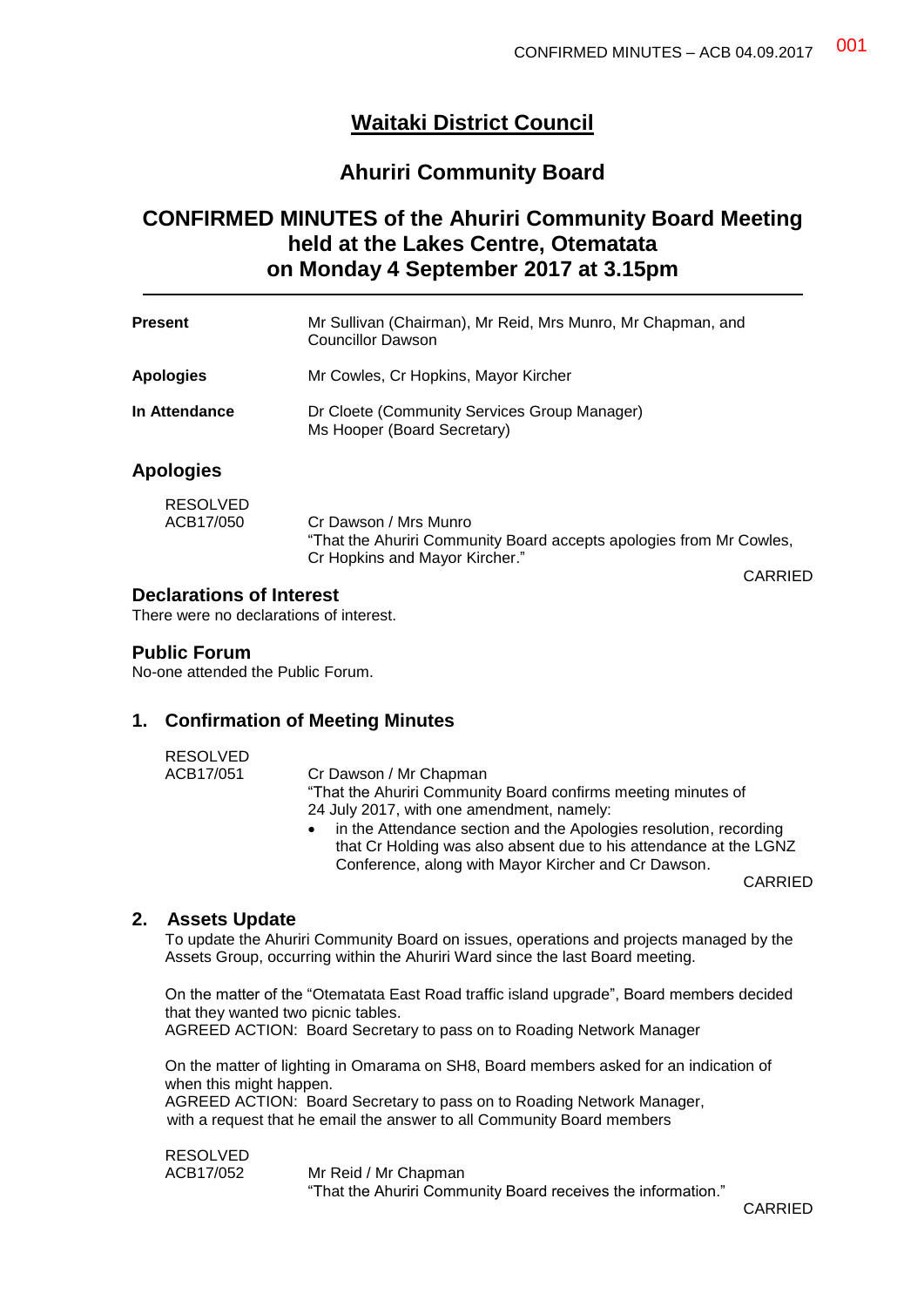## **3. Recreation Update**

The purpose of this memorandum is to update the Ahuriri Community Board on routine work, maintenance issues and progress on minor projects from 13 July to 23 August 2017.

```
RESOLVED<br>ACB17/053
```
Mrs Munro / Mr Chapman "That the Ahuriri Community Board receives the information."

CARRIED

## **4. Building Consents Issued in Ahuriri Ward for the Month of July**

To provide the Board members with a list of building consents issued in Ahuriri Ward for the month of July 2017.

| <b>RESOLVED</b><br>ACB17/054 | Cr Dawson / Mr Chapman<br>"That the Ahuriri Community Board asks Council officers to advise the<br>total number of houses in each town within the Ahuriri Ward." |         |
|------------------------------|------------------------------------------------------------------------------------------------------------------------------------------------------------------|---------|
|                              |                                                                                                                                                                  | CARRIED |
| <b>RESOLVED</b><br>ACB17/055 | Cr Dawson / Mr Reid<br>"That the Ahuriri Community Board receives the information."                                                                              | CADDIEN |

CARRIED

## **5. Visitor Information Service Levels – Ahuriri Ward**

Tourism Waitaki has sent an outline of how it is proposing to vary how the required level of visitor information services in the Ahuriri Ward are delivered. Once an understanding is reached, it will be included in the contract between Tourism Waitaki and the Waitaki District Council.

| RESOLVED  |                                                              |
|-----------|--------------------------------------------------------------|
| ACB17/056 | Mr Reid / Mrs Munro                                          |
|           | "That the Ahuriri Community Board receives the information." |

CARRIED

| <b>RESOLVED</b> |                                                                                                                                                 |
|-----------------|-------------------------------------------------------------------------------------------------------------------------------------------------|
| ACB17/057       | Cr Dawson / Mr Reid                                                                                                                             |
|                 | "That the Ahuriri Community Board confirms that the proposed level of<br>visitor information services, to be provided by Tourism Waitaki in the |
|                 | Ahuriri Ward, will meet the community's needs."                                                                                                 |
|                 | <b>AIRRIFF</b>                                                                                                                                  |

CARRIED

## **6. Verbal Updates: Chairperson's Report; Community Board Member Area Reports; Councillor's Report**

Community Board members discussed a proposed change in format for these reports and the information items which had previously been two separate agenda items. The new format would combine the two items, into an "Elected Members' and Chief Executive's Update Report". In Part 1, there would be the Chairperson's Report, Community Board member updates, and Councillor's Report, and Part 2 would include copies of the Mayor's and Chief Executive's Reports to the last Council meeting, and the Health and Safety Update to the most recent Customer Services Committee.

It was **AGREED** to adopt this approach for the next meeting, and for Community Board members to provide their reports and updates via email to the Secretary in time for inclusion in the Agenda Papers.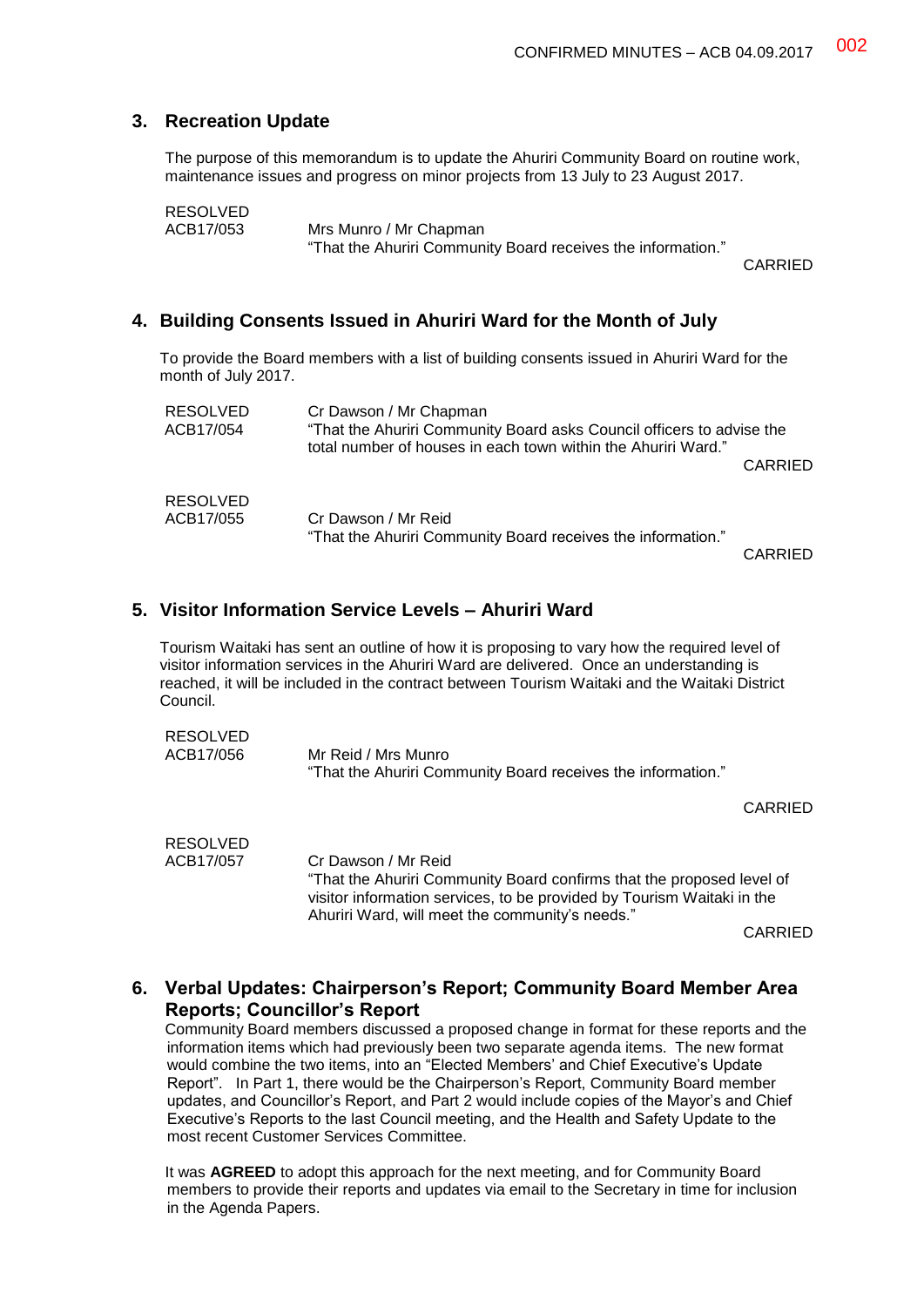AGREED ACTION**: Board Secretary** to email a mock-up report ahead of the next meeting's agenda papers due date, for information and guidance on content required.

AGREED ACTION: **Board members** to email their report contributions for the next meeting, by the agenda papers due date – **ie by 10.00am, Thursday 5 October.**

Following discussion about the need for printed agenda papers, it was **AGREED** that, from this point forward, no printed agenda papers need to be produced and sent to Board members. Instead, the Board Secretary will upload the agenda papers to the Council website, and then email the link to them to Board members and the public distribution list (including district libraries and media) for access there.

#### **Chairperson's Report – Graham Sullivan**

14 August – Attended Citizens Awards at Opera House

16 August – Attended Council FAR Committee Meeting and then Tourism workshop

18 August – Attended an Ecan Zone 5 and 6 Meeting at Otematata

25 August – Attended an Upper Valley Society Meeting in Kurow re Tourism Waitaki

26 August – Attended an ORAI Meeting at Otematata

30 August – Attended Council Committee Meetings and Workshops

#### **Special message of thanks**

 I wish to thank everybody who has been involved with the negotiations with Tourism Waitaki to get a service agreement in place with the Waitaki Valley Society for an Information Centre in Kurow. This is great news for the Ahuriri Ward and surrounding districts.

#### **Looking Ahead – Chairman's Discussion Points for Future Meetings**

 I would like to see the Ahuriri Community Board have **Visionary Meetings** in each town, to discuss and agree a way forward with suggestions for the Long Term Plan and the District Plan this year.

The Chairman then tabled a 4 September 2017 letter from Simon and Teresa Fox of Twizel Recreation and Hire Limited, which sought the Community Board's support for Gary Manch, Harbour Master from ECAN, to create a swimming/passive area at Parsons Rock.

# RESOLVED<br>ACB17/058

Cr Dawson / Mr Reid "That the Ahuriri Community Board supports the proposal from Twizel Recreation and Hire Limited, and requests that Mr van der Spek move the matter forward."

CARRIED

#### **Craig Dawson**

23, 24, 25 July – Attended LGNZ conference in Auckland. A lot of attention was paid to environmental challenges facing NZ, when taking into account the huge growth in tourism, migration, intensification of farming, urban sprawl, global warming and challenges cities and towns are facing with the provision of affordable housing. Technology, as a tool to help us deal with these issues, was well covered.

Of the many speakers, two really struck a chord with me.

1. Robert Doyle (Lord Mayor – Melbourne): Spoke about the challenges of bringing people back into the centre of the city. By building inner city congregation areas and excluding vehicles, this created an environment that would allow the inner city to thrive. Business turnover rose sharply as people could relax and take in the ambient nature of these new spaces, without the noise and pollution of vehicles.

The initial move met with a good deal of scepticism, however time has shown this to be a good move for the wealth of the city and its people.

Planting trees in these inner-city areas was shown to cool the temperature by up to four degrees Celsius in mid-summer.

These initiatives also encouraged people into apartment living, with many not needing vehicles due to the close proximity of their work.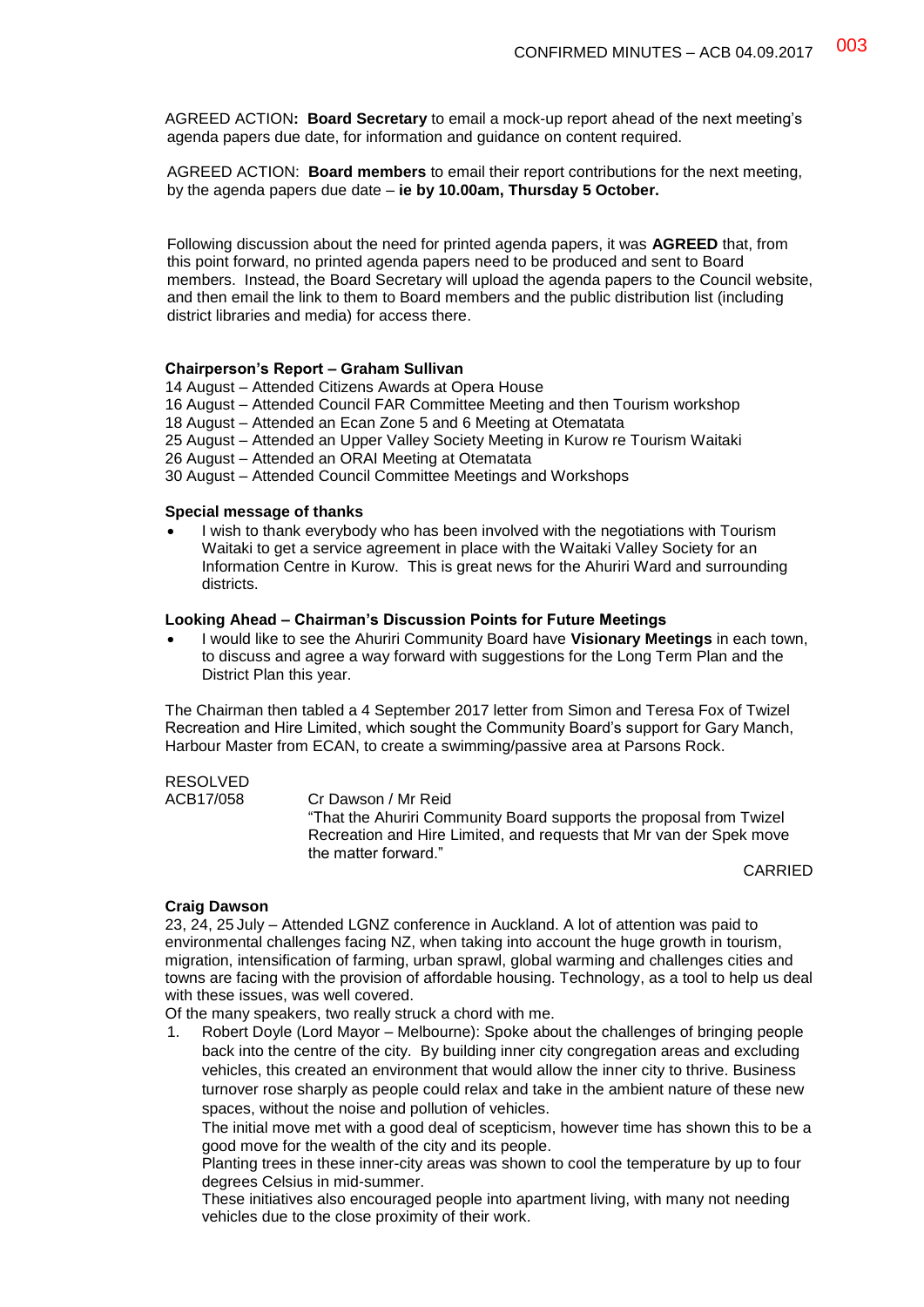2. Waikere Komene – "The Roots" Creative Entrepreneurs

*The theme of Waikere's presentation was "Social Entrepreneurship – Building Communities Sustainably".*

Brought up in Otara, with no father figure, he was the recipient of good mentoring, which enabled him to qualify with a Masters Degree in Architecture.

After qualifying, he was determined to help young people in his community to develop their skills whilst helping the environment deal with the problems of modern day living which creates huge waste streams. One example he gave was that Auckland produces one rugby field of rubbish, (stacked to the height of the rugby posts) each week and 50% of this could be processed into usable compost.

His first project involved bringing together 40 students, using 8000 plastic bottles, to create structures for a local art event. 16 schools participated in this event, which showcased what could be done with so-called rubbish.

He then decided to create school gardens, where local children would learn the value of growing their own food and at the same time learn how to make structures with waste materials, such as bamboo, tyres, plastic bottles and compost.

One of these projects created the "Garden of Rosebank School", where the children would study the food value of their newly grown produce and the importance of these foods in their diets. Any produce left over was then distributed to local people struggling to make ends meet.

Young students became adept at producing commercially viable sculptures, some fetching high prices at local auctions.

One example of these sculptures is LED lightshades made from different coloured plastic bottles pop-riveted together to create ambient light.

I found this a particularly inspirational presentation, which demonstrated that waste could be used to develop local communities in a variety of practical ways, some of which are detailed below;

- 1. Teaching children the importance of including vegetables in their diet.
- 2. Helping youth to develop practical skills such as using tools to help them develop carpentry skills.
- 3. Developing creative skills to design and make works of art.
- 4. Creating an income from waste.
- 5. Helping those in need in the community, with good produce.

26 July – Executive Committee Meeting – Director Remuneration Review, Licensing Committee interviews etc.

2 August – Council Meeting, Whitestone Contracting shareholder meeting, Councillor briefing. 4 August – Retirement Village tour. We are pushing ahead with stage 2, due to high demand. Excellent facility, which is saving many elderly people from having to be housed/cared for outside the district.

8 August – Omarama Business Group evening and get together.

9 August – Extraordinary Council meeting and workshops, followed by Development Contributions Committee meeting.

11 August – Omarama church meeting to discuss the issues around the placement of an Information Centre in the church.

14 August – Waitaki Citizens Awards ceremony. My favourite event, showcasing the amazing contributions made by some key people in our community. Followed by Exec meeting re interim performance workshop.

15 August – Omarama Residents Association meeting.

16 August – Finance, Audit and Risk committee, Workshops with Tourism Waitaki Board, followed by Councillor briefing.

18 August – Upper Waitaki Water Zone committee meeting. Plan change 5 is currently in a state of limbo, due to legal challenges seeking clarification.

28 August – Waitaki Valley Vehicle Trust meeting. 9 hires in June, 10 in July and 12 in August. Otematata's car has a booking later next month. Received \$1150 including GST grant from COGS.

29 August – Agenda briefing with Customer Services Group Manager Lisa Baillie.

30 August – Customer Services, Community Services Committee meetings, plus General Bylaw review workshops, followed by Councillor briefing.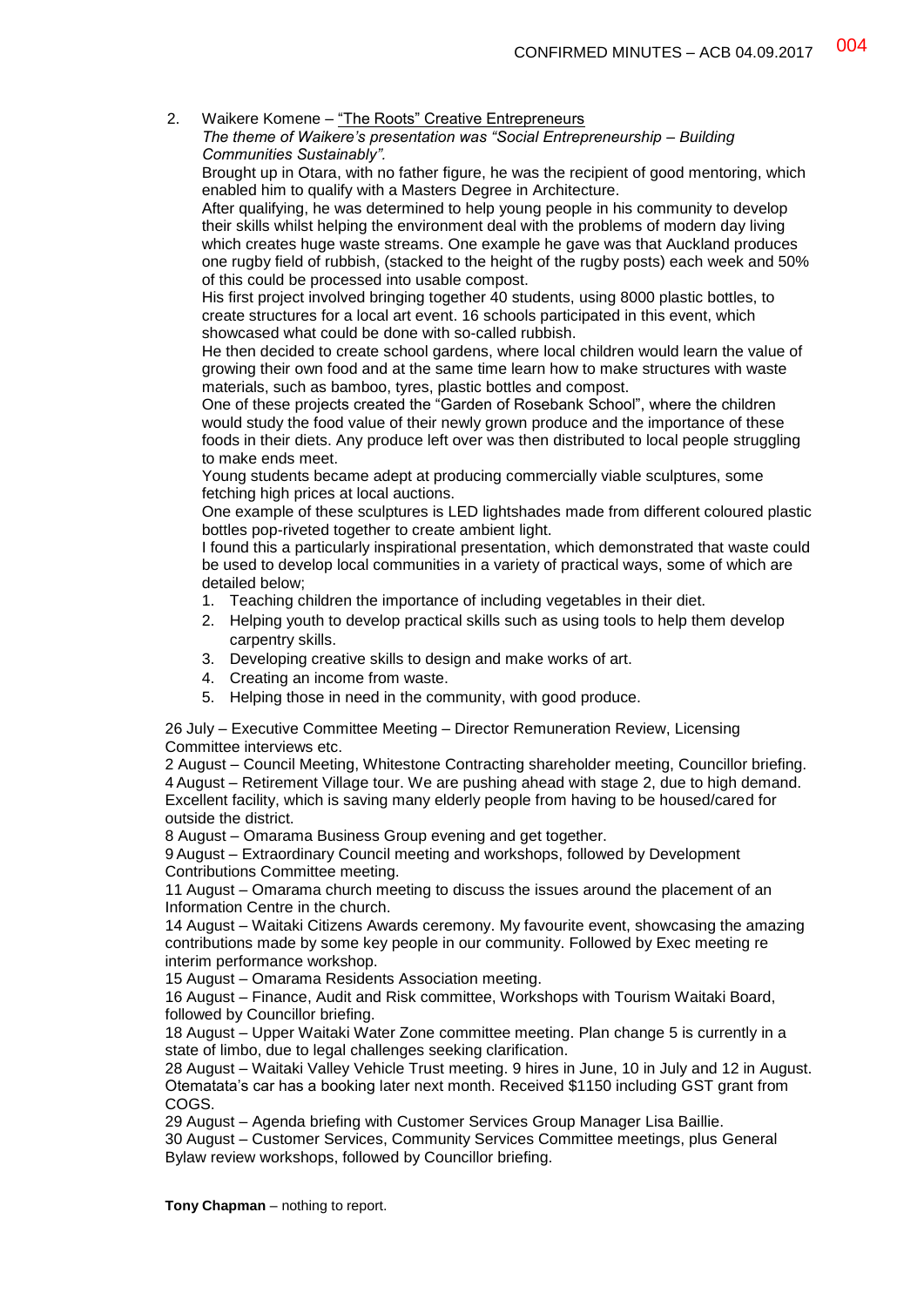#### **Vicky Munro**

Attended Workshop on Tourism Waitaki Kurow and Omarama Information Centre options.

14 August Attended Citizens Award in Opera House. Congratulations to all recipients; a humbling presentation and amazing people. Special congratulations to Glenys Dawson of Omarama.

26 August Otematata Residents Association monthly meeting.

1. Thanks to Parks and Recreation, Camp Manager and local Otematata members o who planted trees at the Parson Rock camping area.

2. Feedback received from our campers: Is there any chance of having showers installed in toilet blocks? Consensus- kiwi style camping around our lakes.

3. Thanks to Roading Network Engineer Ting Ge, staff and contractors for the major tidy up in front of the camping ground island area and around telephone box location. After many years, it's still great to see this island part of our community. A job well done.

4. Whilst travelling into our Ahuriri Board towns, I noticed that our town signs need to be refreshed; sun damage has made the main signs look tired and no long inviting. The ensuing discussion on this point addressed issues such as responsibilities and the broader issue of signage throughout the Ahuriri Ward.

RESOLVED

ACB17/059 Mrs Munro / Mr Chapman "That the Ahuriri Community Board adds to its Long Term Plan consultation with the community the option of carrying out a review of town signs in Ahuriri Ward."

CARRIED

#### **Calum Reid**

- Attended Tourism Waitaki workshop
- Playground meeting with Ciaran Walsh; Committee to meet this week
- Attended Tourism Waitaki presentation to Council; answered questions from **Councillors**
- Attended a subsequent meeting with Tourism Waitaki about how to proceed
- Meeting with Geoff Turner re rock wall re layout and design.
- Telecon with Jane re playground and other projects.

Mr Reid left the meeting at 4.43pm, and returned at 4.49pm.

## **7. Items for Information**

To provide Ahuriri Community Board members with a copy of the following items for information:

- Mayor's and Acting Chief Executive's reports to 2 August 2017 Council meeting.
- Health and Safety Update to 12 July 2017 Customer Services Committee meeting.

| <b>RESOLVED</b><br>ACB17/060 | Cr Dawson / Mr Reid<br>"That the Ahuriri Community Board receives the Mayor's report."<br>CARRIED                        |
|------------------------------|--------------------------------------------------------------------------------------------------------------------------|
| <b>RESOLVED</b><br>ACB17/061 | Cr Dawson / Mr Chapman<br>"That the Ahuriri Community Board receives the Acting Chief Executive's<br>report."<br>CARRIED |
|                              |                                                                                                                          |
| <b>RESOLVED</b><br>ACB17/062 | Cr Dawson / Mr Chapman<br>"That the Ahuriri Community Board receives the Health and Safety<br>update."                   |
|                              | CARRIED                                                                                                                  |